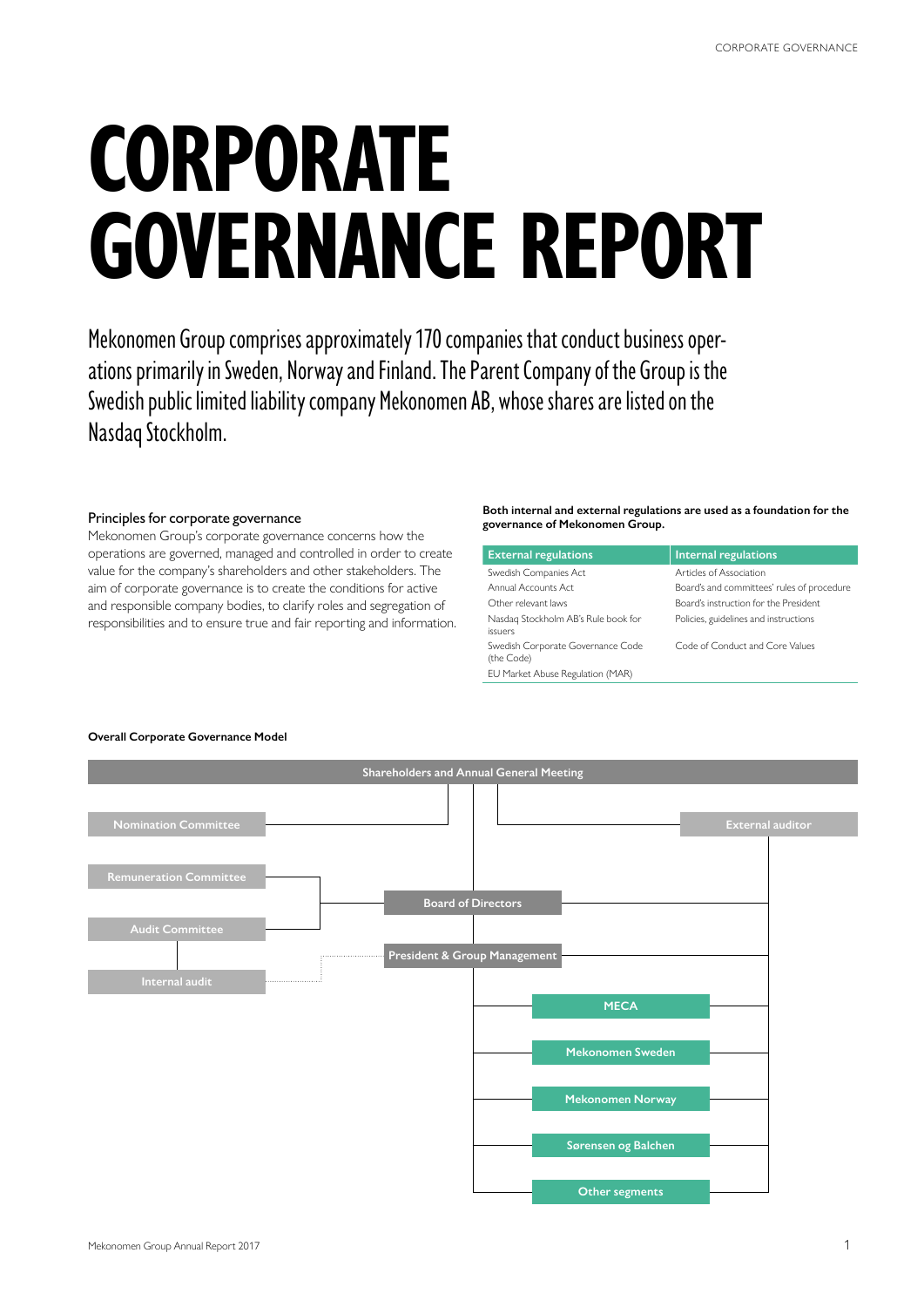#### Application of the Swedish Corporate Governance Code

Mekonomen Group applied the Swedish Corporate Governance Code ("the Code") with the following deviation in 2017:

#### Deviation from the Code (rule 2:4):

According to the Code, a Board member shall not be the Nomination Committee's chairman.

#### Explanation:

Chairman of the Board John S. Quinn is also the chairman of the Nomination Committee as it is a natural choice considering the ownership structure of Mekonomen.

#### Sustainability governance in Mekonomen Group

The sustainability work within Mekonomen Group is an integrated part of the operations as a part of the on-going business activities. The basis of the work is comprised of the company's core values and code of conduct together with a running stakeholder dialogue and materiality analysis.

The responsibility for the strategic sustainability work, as well as targets and follow-up rests with the Director of Sustainability who is a member of Group Management. The Board of Directors follows up the work in the Group Management's reporting. The head or president of the respective company is responsible for operational work.

Mekonomen Group has signed the UN Global Compact's principles in the areas of human rights, workings conditions, the environment and anti-corruption. This means that the Group commits to the UN Global Compact's ten principles. A clause regarding fulfilment of the UN Global Compact is included in all new and renewed supplier agreements. The principles are also a apart of the Group's Code of Conduct.

Mekonomen Group's Sustainability Report is available on pages 20-31 in the 2017 Annual Report and more on the sustainability work is available at mekonomen.com.

#### Shareholders

The Mekonomen share has been listed on the Nasdaq Stockholm, Mid Cap segment since 29 May 2000. Share capital amounted to SEK 89,753,718 on 31 December 2017, represented by 35,901,487 shares. The total market value for the company on 31 December 2017 amounted to SEK 5.4 billion, based on the closing price of SEK 149.25. All shares provide the same voting rights and equal rights to the company's profit and capital. The company's Articles of Association do not include any restrictions on how many votes each shareholder can cast at a General Meeting.

The number of shareholders on 31 December 2017 was 10,707 (9,484). On the same date, the ten largest shareholders controlled 63.2 per cent (63.9) of the capital and voting rights and the participation of foreign owners accounted for 44.7 per cent (43.1) of the capital and voting rights.

Shareholders which directly or indirectly represent at least onetenth of the voting rights for all shares in Mekonomen are LKQ Corporation and subsidiaries, whose shareholding on 31 December 2017 amounted to 26.5 per cent (26.5). For further information on Mekonomen's share and shareholders, see pages 32–33.

#### General Meeting

The General Meeting is Mekonomen Group's highest governing body, at which every shareholder is entitled to participate. The Annual General Meeting is to be held within six months of the close of the financial year. The Annual General Meeting approves the income statement and balance sheet, the appropriation of the company's profit, decides on discharge from liability, elects the Board of

Directors and auditors, and approves fees, addresses other statutory matters as well as making decisions pertaining to proposals from the Board and shareholders. The company announces the date and location of the Annual General Meeting as soon as the Board has made its decision, but not later than in connection with the third-quarter report. Information pertaining to the location and time is available on the company's website. Shareholders that are registered in Euroclear's shareholders register on the record date and have registered participation in adequate time are entitled to participate in the Annual General Meeting and vote according to their shareholdings. All information concerning the company's meetings, such as registration, entitlement for items to be entered in the agenda in the notification, minutes, etc., is available on the company's website. With regard to participation in the Annual General Meeting, the Board has deemed it is currently not financially justifiable to allow shareholders to participate in the Annual General Meeting through any means other than physical presence. It is the company's aim that the General Meeting be a consummate body for shareholders, in accordance with the intentions of the Swedish Companies Act, which is why the objective is that the Board in its entirety, the representative of the Nomination Committee, the President, auditors and other members of Group Management must always be present at the Meeting.

#### *Information from the Extraordinary General Meeting on 10 January 2017*

The Extraordinary General Meeting was held on 10 January 2017 and the Meeting resolved in brief:

- In accordance with a proposal by LKQ Corporation, Joseph M. Holsten and John S. Quinn were elected as Board members for the period until the next Annual General Meeting.
- The Board fees approved by the 2016 Annual General Meeting shall be distributed between the withdrawing Board members and the new Board members pro rata for their respective periods of service for the time from the 2016 AGM until the end of the 2017 AGM.

#### *Annual General Meeting 2017*

The Annual General Meeting was held in Stockholm on 25 April 2017. The complete minutes of the Annual General Meeting are available on the Mekonomen website at mekonomen.com. In brief, the Annual General Meeting resolved:

- to adopt the income statement and balance sheet, the consolidated income statement and the consolidated balance sheet
- to pay a dividend of SEK 7.0 per share to shareholders
- to discharge the members of the Board and the presidents from liability
- that the number of members of the Board elected by the Annual General Meeting be seven with no deputy members
- to pay total Board fees of SEK 2,210,000, of which SEK 550,000 relates to fees to the Chairman of the Board and SEK 310,000 relates to the Executive Vice Chairman, and also SEK 270,000 relates to fees to each of the other Board members elected by the Annual General Meeting who are not employed by the Group. Furthermore, fees for Committee work are to be paid as follows: SEK 60,000 to the Chairman of the Audit Committee, SEK 35,000 to each of the other members of the Audit Committee, SEK 35,000 to the Chairman of the Remuneration Committee and SEK 25,000 to each of the other members of the Remuneration Committee
- to elect John S. Quinn as the new Chairman of the Board
- to re-elect Board members John S. Quinn, Kenny Bräck, Joseph M. Holsten, Malin Persson, Helena Skåntorp and Christer Åberg and to elect Magnus Håkansson as a new Board member
- to re-elect the auditing firm of PricewaterhouseCoopers AB as the company's auditor for the period until the close of the 2018 Annual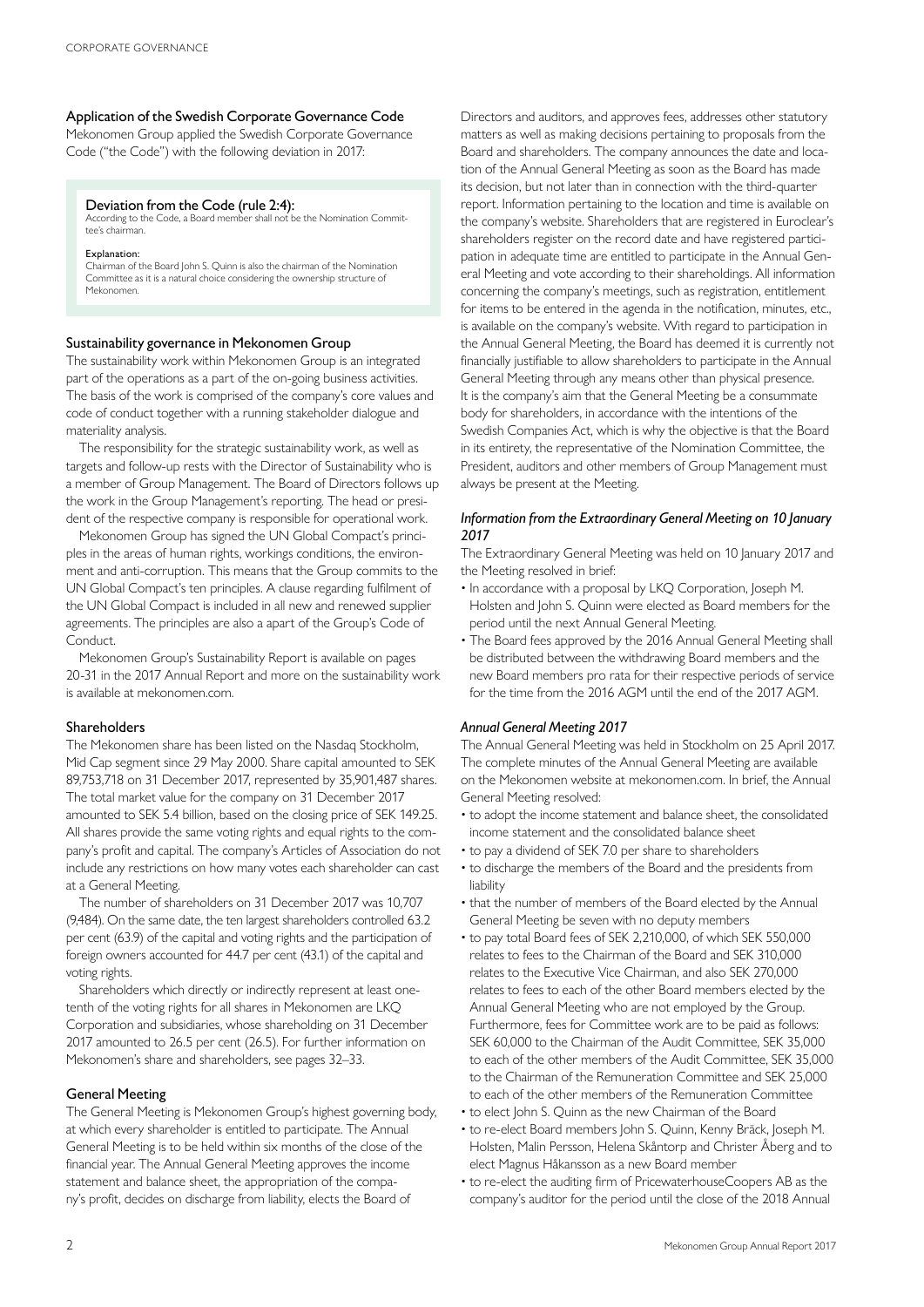General Meeting

- to adopt proposals for guidelines regarding the composition of the Nomination Committee
- to adopt the Board's proposals for guidelines regarding remuneration of senior executives
- to adopt the Board's proposals concerning employees' acquisition of shares in subsidiaries
- to adopt authorisation for the Board, for the period until the next Annual General Meeting, on one or more occasions, with or without preferential rights for shareholders, to make decisions on new share issues of not more than 3,590,149 shares

#### *Nomination Committee*

In accordance with the guidelines established at the Annual General Meeting on 25 April 2017, Mekonomen Group has established a Nomination Committee. The company is to have a Nomination Committee comprising four members. The largest shareholders of the company were contacted by the company's Board based on the list of registered shareholders on 31 August 2017 as provided by Euroclear Sweden AB.

The Nomination Committee for the 2018 Annual General Meeting is comprised of John S. Quinn, LKQ Corporation, Evert Carlsson, Swedbank Robur Fonder, Arne Lööw, Fourth Swedish National Pension Fund and Carl Gustafsson, Didner & Gerge Småbolagsfond. In accordance with the guidelines, John S. Quinn has been appointed the Chairman of the Nomination Committee. Mekonomen's Board member, Helena Skåntorp, was co-opted to the Nomination Committee. Fees are not paid to members of the Nomination Committee.

In accordance with the Swedish Corporate Governance Code, the Nomination Committee is to have at least three members, one of whom is to be appointed Chairman. The majority of these members are to be independent in relation to the company and company management and at least one of the Nomination Committee members is to be independent in relation to the company's largest shareholders in terms of the number of votes. Mekonomen Group's Nomination Committee comprises four members, all of whom are deemed to be independent in relation to the company and company management. Mekonomen Group's Nomination Committee also meets other independence requirements.

The Nomination Committee's task is to present proposes to the Annual General Meeting concerning:

- election of Chairman of the Meeting
- number of Board members and deputy Board members,

• the election of the Chairman of the Board and other members of the company's Board of Directors,

- Board fees and any remuneration for committee work,
- the election and remuneration of auditors, and
- guidelines on the composition of the Nomination Committee, etc.

In conjunction with its task, the Nominating Committee is to perform the duties incumbent on nomination committees in accordance with the Swedish Corporate Governance Code, and at the request of the Nomination Committee, the company is to provide human resources, such as a secretary function for the Committee, to facilitate its work. If necessary, the company is also to pay reasonable costs for external consultants deemed necessary by the Nomination Committee for it to perform its duties.

Mekonomen Group has not established any specific age limit for Board members or time limits pertaining to the length of time Board members may sit on the Board. Auditors are elected annually when the matter is submitted to the Annual General Meeting.

#### Annual General Meeting 2018

The Annual General Meeting will be held on 9 April 2018 at 3:00 p.m. at Nalen, Regeringsgatan 74, SE-111 39 Stockholm, Sweden.

#### Specific information about the Board's work *Size and composition*

According to the Articles of Association, the Board of Directors is to comprise three to seven members and not more than three deputy members. The company's Articles of Association have no specific provisions relating to the appointment and discharge of Board members or amendments to the Articles of Association. The Board of Directors is to be elected annually at the Annual General Meeting.

The Board of Directors shall consist of a well overall mix of the competencies that are important to govern Mekonomen's strategic work in a responsible and successful manner. Examples of such competencies include knowledge of retailing, the automotive industry, corporate governance, compliance to rules and regulations, financing and financial analysis as well as remuneration issues. Earlier Board experience is another important competency.

The Annual General Meeting on 25 April 2017 resolved that the Board was to comprise seven ordinary members with no deputy members. In accordance with the Nomination Committee's proposal, the Annual General Meeting resolved to re-elect John S. Quinn (also elected as the new Chairman), Kenny Bräck, Joseph M. Holsten, Malin Persson, Helena Skåntorp and Christer Åberg (Executive Vice Chairman) to the Board and to elect Magnus Håkansson as a new Board member.

All ordinary members are independent in relation to the company and its management in accordance with the definition in the Swedish Corporate Governance Code. Five of the Board members are independent also in relation to major shareholders. The President is not a member of the Board and neither is any other member of Group Management. A more detailed presentation of the Board members is provided on page 48.

#### *Board members*

In the opinion of the Nomination Committee, the Board has a suitable composition considering the company's operations, financial position, stage of development and circumstances otherwise. An important starting point for the proposal of Board members was that the Board's composition should reflect and provide space for the different knowledge and experience that the company's strategic development and governance may demand. The Nomination Committee has particularly observed the requirement of diversity and breadth in the Board and the requirement of striving for an even gender distribution. According to the Nomination Committee, the composition is suitable to be able to meet such needs in the company's operations. The Nomination Committee has chosen to use the Code's rule 4.1 as the diversity policy.

#### *Chairman*

The Chairman of the Board, John S. Quinn, is not employed by the company and does not have any assignments with the company beyond his chairmanship. It is the opinion of the Board that John S. Quinn ensures that the Board conducts its assignments efficiently and also fulfils its duties in accordance with applicable laws and regulations.

#### *The Board's working procedures*

The Board is responsible for the company's organisation and management and is to also make decisions pertaining to strategic issues. Dur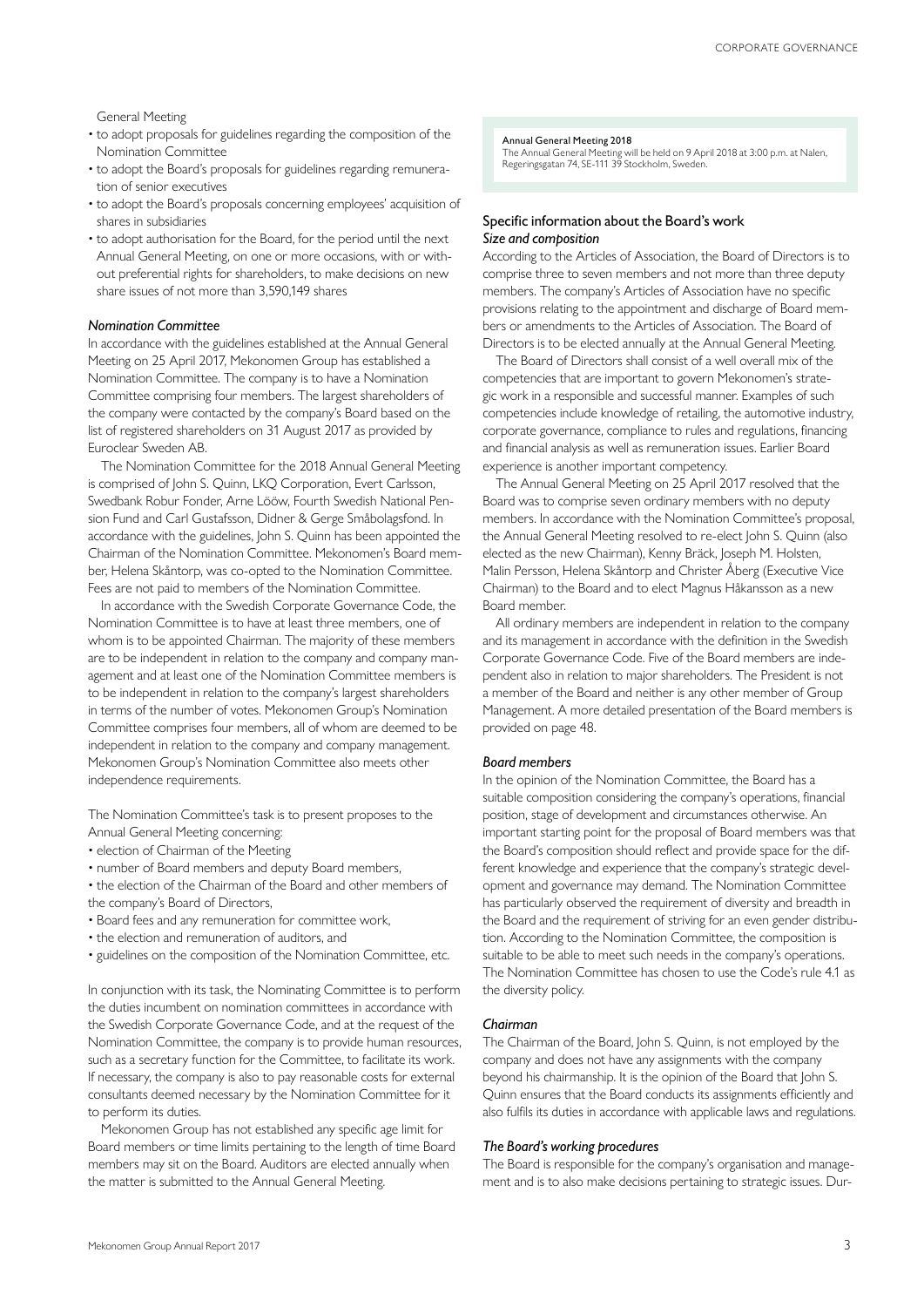ing 2017, the Board held 14 meetings, of which one was a statutory meeting. The minutes of the meetings were recorded by the Board's secretary, who is the Group's CFO.

Relevant meeting documentation was sent to all members prior to each meeting, which were then held in accordance with the approved agenda. On occasions, other senior executives participated in Board Meetings in a reporting capacity, as necessary. No dissenting opinions to be recorded in the minutes were expressed at any of the meetings during the year. The Board meetings during the year addressed the fixed items of each meeting agenda, such as business situation, financial reporting and investments. Other issues discussed in the Board during the year were strategies, market development, Mekonomen's Swedish operations, risk analysis, formal work plans, policies, new financing and the recruitment of a new President and CFO, respectively. In addition, selected Board meetings discussed issues relating to annual accounts, interim reports and budget.

#### *Assignments*

In accordance with the requirements of the Code, the Board's aim was to devote particular attention to establishing overall goals for the operations and decide on strategies by which to achieve these goals and to continuously evaluate the operating management, with the aim of ensuring the company's governance, management and control. The Board is responsible for ensuring that suitable systems are in place for the monitoring and control of the company's operations and the risks to the company associated with its operations, that control is implemented of compliance with laws, internal guidelines and other regulations and that the provision of external information is open, objective and relevant. The tasks of the Board also include establishing necessary guidelines for the company's conduct in society with the aim of securing its long-term value-creating ability.

There are written instructions that regulate the internal rules of procedure in the Board and the distribution of assignments between the Board and the President, and for the reporting process. The instructions are reviewed annually and are primarily: the rules of procedure for the Board's work, instructions for the President and authorisation regulations.

The Board evaluates its work every year and it is the duty of the Chairman of the Board to ensure that evaluation is performed. In 2017, the Chairman organised a written questionnaire for all Board members. The collective opinion based on the 2017 evaluation is that the Board's work functioned well and that the Board fulfilled the Code's requirements regarding assignment of the Board.

The Annual General Meeting resolved, in accordance with the proposal from the Nomination Committee, to allocate Board fees amounting to SEK 2,210,000, of which SEK 550,000 to the Chairman of the Board and SEK 310,000 to the Executive Vice Chairman, and SEK 270,000 to each of the other Board members. Furthermore, fees for Committee work are to be paid as follows: SEK 60,000 to the Chairman of the Audit Committee, SEK 35,000 to each of the other members of the Audit Committee, SEK 35,000 to the Chairman of the Remuneration Committee and SEK 25,000 to each of the other members of the Remuneration Committee.

#### *Board Committees*

The Board has established a Remuneration Committee and an Audit Committee. The Committees' work mainly comprises preparing issues and providing consultation, although the Board can delegate authority to make decisions in specific cases. The members and Chairmen of the Committees are appointed at the statutory Board meeting held directly after the election of Board members.

#### *Audit Committee*

The Audit Committee's duties comprise:

- monitoring the company's financial statements and making recommendations and proposals to ensure reporting reliability and to be responsible for the preparation of the Board's work on quality assuring the company's financial statements, including making proposal on the "Board's report on internal control" regarding the financial reporting for the respective financial year
- with regard to the financial reporting, monitoring the efficiency of the company's internal control, internal audit and risk management
- staying informed of the audit of the annual accounts and the consolidated accounts and the result of the Swedish Inspectorate of Auditors' quality control
- informing the Board of the results of the audit and the manner in which the audit contributed to the reliability of the financial reporting and what role the Audit Committee had in the process
- performing annual risk analyses together with the President and Group CFO to govern the resources of the internal audit towards key risk areas
- establishing an audit plan for internal audits and preparing an audit plan for the Board for external audits and ensuring coordination between them



#### **Overview of all points on the Board's agenda in 2017**

Ordinary Board meetings 2017

At each ordinary Board meeting, the Group's position and performance and the outlook for the upcoming quarter were discussed.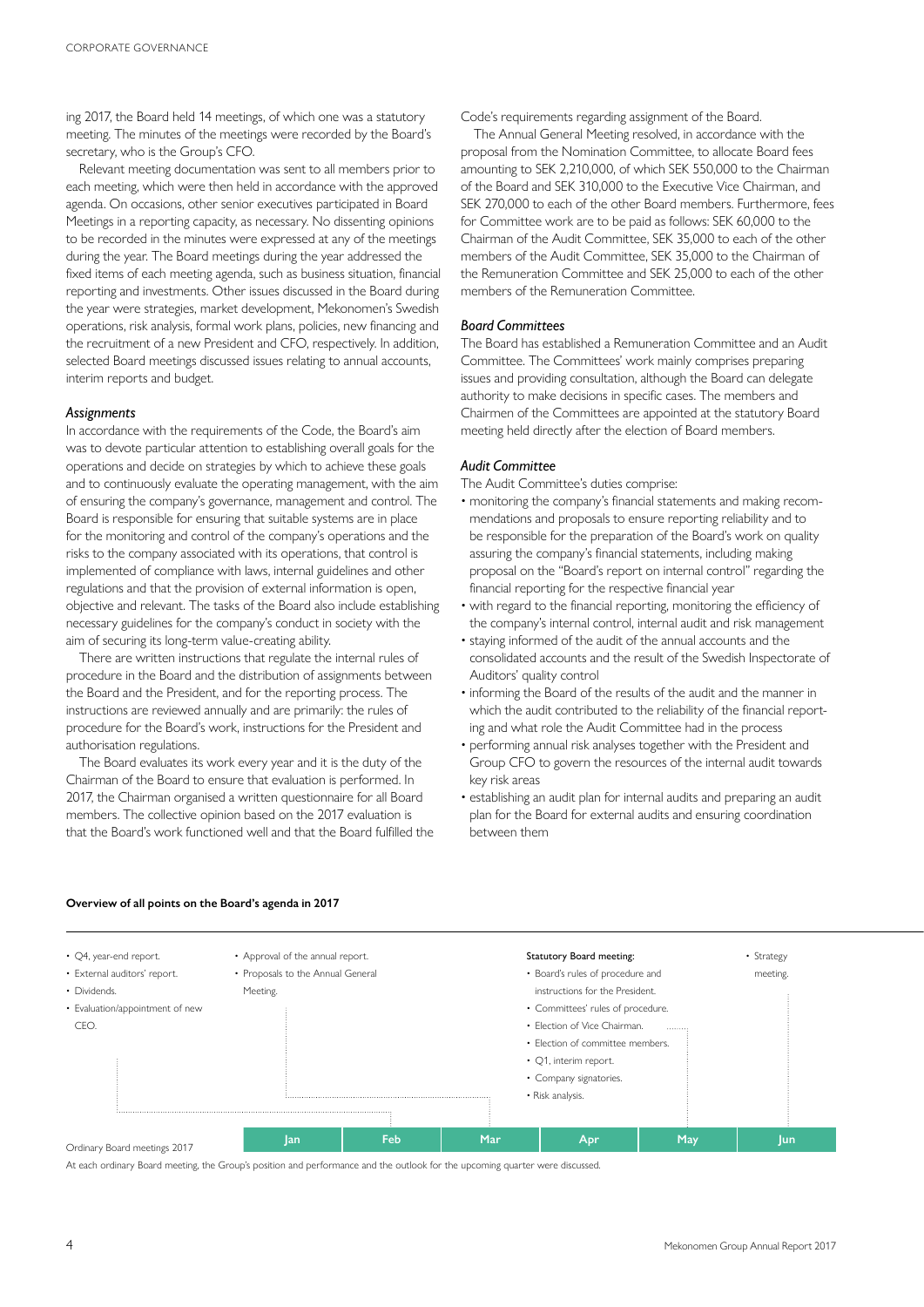- meeting the auditors on a running basis to keep informed about the audit's emphasis and scope as well as discussing the coordination between the external and internal audits and the view of the Company's risks
- inspecting and monitoring the auditor's impartiality and independence and preparing guidelines for the other non-audit services that the company may procure from the company's auditors and, where necessary, grant pre-approval when the company's auditors are engaged for assignments other than audit assignments
- annually following up audit costs against budget and the share of costs that pertain to the audit and assignments other than auditing services
- evaluating the audit effort and informing the company's Nomination Committee of the results of the evaluation
- studying the audit report to the Audit Committee as per Article 11 of the Audit Regulation and taking any requisite action due to it
- assisting the company's Nomination Committee in the preparation of proposals on auditors and remuneration of the audit effort, whereby the Audit Committee shall ensure that the auditor's mandate period does not exceed applicable rules, procuring the audit and providing a recommended motivation in accordance with what is stated in Article 16 of the Audit Regulation
- annually evaluating the Audit Committee's formal work plan
- preparing other matters the Board assigns the Audit Committee to handle

As of 9 May 2017, the Audit Committee consists of Board members Helena Skåntorp (Chair), John S. Quinn, Magnus Håkansson and Christer Åberg. In 2017, the Audit Committee held five meetings. The respective member's participation is presented in the table on page 48. The Group's external auditors, the Group's CFO and Head of Accounting also participated at the meetings.

#### *Remuneration Committee*

The task of the Remuneration Committee is to discuss, decide on and present recommendations on the salaries, other employment terms and incentive programmes for company management. However, the Board in its entirety determines the remuneration and other employment terms for the President. The work of the Remuneration Committee is based on resolutions by the Annual General Meeting pertaining to guidelines for remuneration of senior executives.

Until the end of the 2017 Annual General Meeting, the Remuneration Committee consisted of Kenneth Bengtsson, Chair, Malin Persson and, from 10 January 2017, Joseph M. Holsten, who replaced Mia Brunell Livfors who withdrew as a member of the Remuneration Committee on that date.

As of 9 May 2017, the Remuneration Committee consists of Board members Malin Persson (Chair), John S. Quinn, Joseph M. Holsten and Christer Åberg.

The Remuneration Committee held six meetings in 2017, of which two were before 25 April and four after 25 April. The respective member's participation is presented in the table on page 48. The company's president, Pehr Oscarson, was also present at five of these meetings. The Group's CFO was the Committee's secretary.

# Group Management

#### *President*

The President is appointed and may be discharged by the Board and his work is regularly evaluated by the Board, which occurs without the presence of Group Management.

Pehr Oscarson has been the President and CEO of Mekonomen Group since 1 March 2017. Prior to that, he served as the acting President and CEO of Mekonomen Group since 6 October 2016. In addition to his assignment for Mekonomen Group, Pehr is the Vice Chairman of SBF (Sveriges Bilgrossisters Förening - Swedish Automotive Wholesalers' Association), and a Board member of Fresks Holding AB and Oscarson Invest Aktiebolag. Pehr Oscarson has no shareholdings or partial ownership in companies that the Mekonomen Group has significant business ties with.

#### *Group Management*

At 31 December 2017, Group Management consisted of the President and CEO, the CFO, the President of Sørensen og Balchen and the Corporate HR Director.

Group Management was supplemented by another eight functions as of 1 January 2018: the President of MECA Sweden, the President of MECA Norway, the President of Mekonomen Sweden, the President of Mekonomen Norway and the Corporate Directors for Purchasing & Product Supply, Marketing & Communication, Legal Affairs & Sustainability and the Head of business area Ventures.

A more detailed presentation of current Group Management is found on page 49.

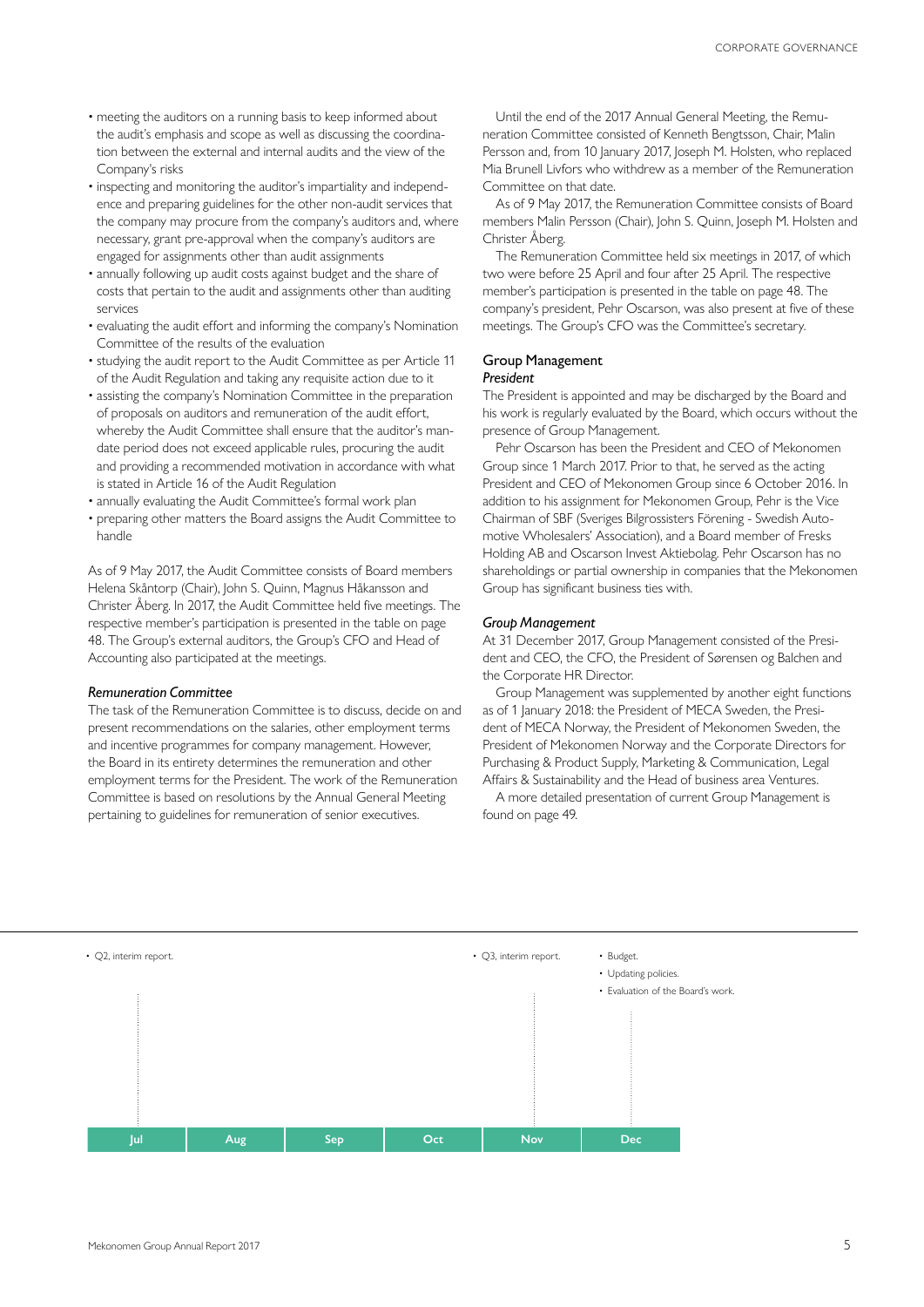#### *Remuneration of senior executives*

It is considered very important to ensure that there is a clear link between remuneration and the Group's distinct values and financial goals in both the short and the long term. The guidelines for remuneration of senior executives approved by the 2017 Annual General Meeting entail that the company is to offer market-based remuneration that allows the Group to recruit and retain the right executives, and entail that the criteria for determining remuneration is to be based on the significance of work duties and employees' competencies, experience and performance.

Remuneration is to comprise:

- fixed basic salary
- variable remuneration
- pension benefits
- other benefits and
- severance pay.

The guidelines encompass Group Management, including the President. Remuneration is determined by the Board's Remuneration Committee. However, remuneration of the President is determined by the Board in its entirety.

The President Pehr Oscarson has a fixed cash basic salary per month and a short-term cash variable salary portion, which is based on the company's earnings and individual qualitative parameters and that can amount to a maximum of 60 per cent of the basic annual salary. The President receives a pension benefit amounting to a maximum of 30 percentage points of the base salary. Other benefits consist of a company car. The period of notice for the President is 12 months if employment is terminated by the company, and six months if terminated by the President.

The distribution between basic salary and variable remuneration is to be proportionate to the senior executive's responsibilities and authorities. The short-term variable remuneration for other senior executives is based on the Group's earnings and on individual qualitative parameters and can amount to a maximum of a certain percentage of the fixed annual salary. The percentage is linked to the position of each individual and varies between 33 and 60 percentage points for members of Group Management. Other benefits refer primarily to company cars. Pension premiums are paid in an amount that is based on the ITP plan or a corresponding system for employees outside Sweden. Pensionable salary comprises basic salary.

The company applies a period of notice of no more than 12 months. In addition, severance pay of a maximum of 12 months salary may be paid in the event of termination of employment by the company. Upon resignation, a six-month period of notice applies.

At the 2016 Annual General Meeting, it was also resolved that Group Management and a number of selected, business-critical senior executives may receive long-term variable remuneration from the company.

The criteria for determining the variable remuneration portion for each individual is decided by the Board's Remuneration Committee, and for the President by the Board in its entirety. The long-term variable remuneration is to be profit-based and calculated on the Group's earnings for the 2016-2018 financial years. The entire bonus programme, as an expense for the company, is to amount to a maximum of SEK 32 M for the period. Furthermore, an additional requirement to the above is that the average price paid for the Mekonomen share on Nasdaq Stockholm on the last trading day in December 2018 is to exceed the Nasdaq Stockholm PI index for the programme period. The bonus may be realised in whole, in part or not at all depending on the consolidated profit during the duration of the long-term remuneration programme. The right to variable remuneration presupposes that the executive is still employed at the 2019 Annual General Meeting. No bonus was reserved as per 31 December 2017 pertaining to this bonus programme.

#### Auditors

The auditors are appointed at the Annual General Meeting and are charged with reviewing the company's financial reporting and the Board's and President's management of the company. At the 2017 Annual General Meeting, PricewaterhouseCoopers AB (PwC), with Authorised Public Accountant Lennart Danielsson as Auditor in Charge, was appointed as the auditing firm until the 2018 Annual General Meeting. PwC has an organisation comprising broad and specialised competency that is well-suited to Mekonomen Group's operations and has been the company's auditing firm since 2014.

#### **Fees to auditors, SEK M**

|                                                        | 2017 | 2016 |
|--------------------------------------------------------|------|------|
| PwC.                                                   |      |      |
| Fees for audit assignments                             | 6    |      |
| Audit-related services other than the audit assignment |      |      |
| Tax consultancy                                        | 0    |      |
| Other services                                         | 0    |      |
| Total fees to PwC                                      |      |      |

PwC submits an auditor's report for Mekonomen AB (publ.) and for the company's subsidiaries. The auditors also perform a review of the third-quarter interim report. The audit is conducted in accordance with International Standards on Auditing (ISA) and generally accepted auditing standards in Sweden. The audit of annual report documents for legal entities outside Sweden is conducted in accordance with statutory requirements and other applicable rules in each country.

## The Board report on internal control regarding financial reporting

Under the Swedish Companies Act, the Board shall ensure that the company's organisation is structured so that accounting, financial management and the company's financial affairs otherwise can be adequately controlled. The Swedish Corporate Governance Code ("the Code") clarifies this and prescribes that the Board is responsible for internal control. This report is prepared in accordance the Annual Accounts Act and the Code. The reporting is limited to addressing internal control concerning financial reporting in accordance with the Code, item 74

The Board supervises the quality of the financial reporting through instructions to the President. It is the President's duty, jointly with the Group's CFO, to review and quality-assure all external financial reporting including financial statements, interim reports, annual reports and press releases with financial content, as well as presentation material in connection with meetings with the media, shareholders and financial institutions.

The rules of procedure decided annually by the Board include detailed instructions on, for example, the financial reports and the type of financial information to be submitted to the Board. In addition to financial statements, interim reports and annual reports, the Board examines and evaluates comprehensive financial information that pertains to the Group as a whole and to the various units included in the Group.

The Board also examines, primarily through the Board's Audit Committee, the most significant accounting policies applied to the financial reporting by the Group, and significant changes to policies in the reporting. The Audit Committee's duties also include examining internal and external audit reports regarding internal control and the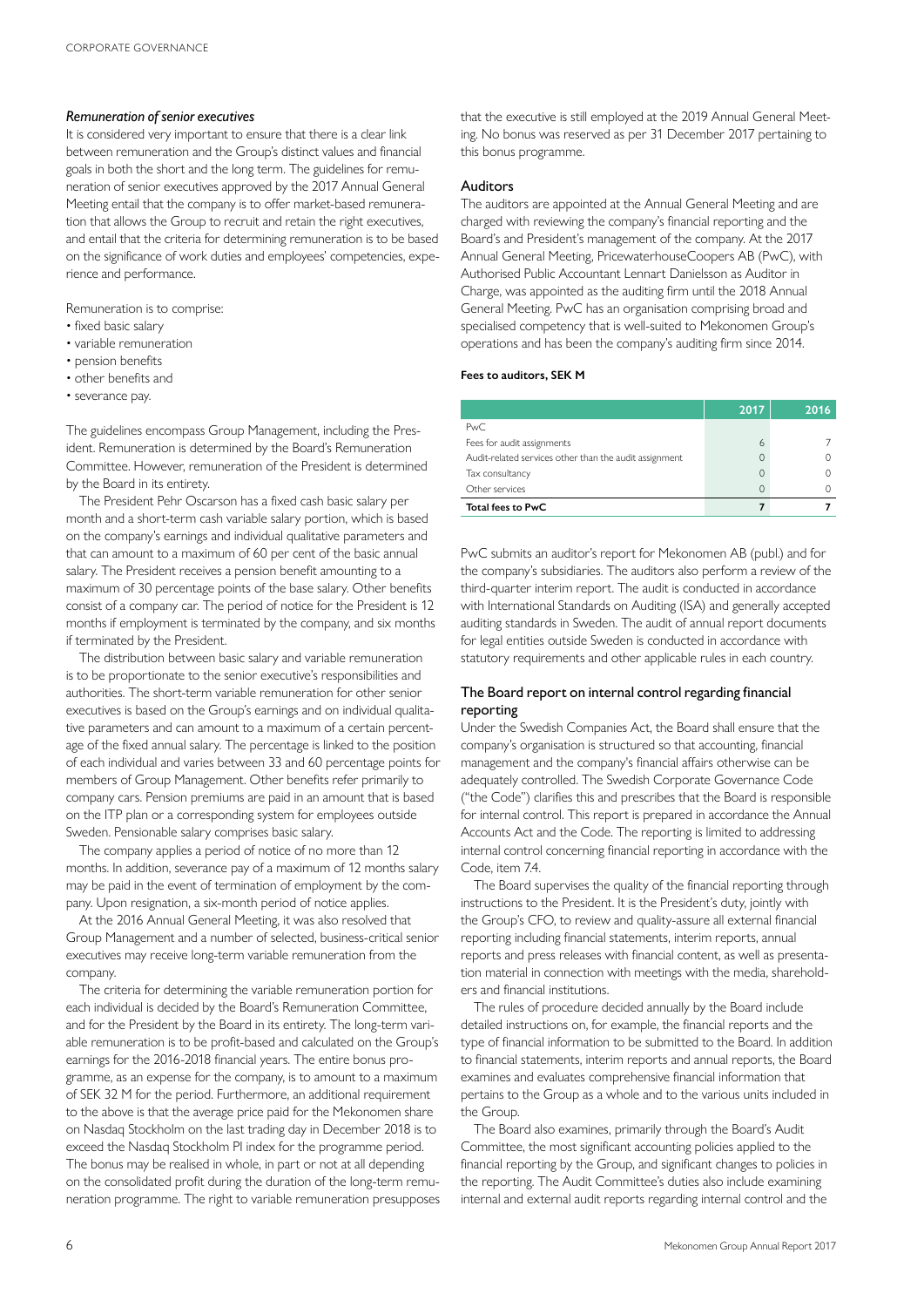processes for financial reporting.

The Group's external auditors report to the Board as required, but at least once a year. At least one of these meetings, the President and CFO leave after presenting their formal reports to enable Board members to conduct discussions with auditors without the participation of senior executives. The Group's external auditors also participate at the meetings of the Audit Committee. The Audit Committee reports back to the Board after every meeting. All Audit Committee meetings are minuted and the minutes are available for all Board members and the auditors.

#### *Control environment*

The control environment represents the basis for the internal control over financial reporting. An important part of the control environment is that decision paths, authorities and responsibilities must be clearly defined and communicated between various levels in the organisation and that the control documents are available in the form of internal policies, handbooks, guidelines and manuals. Thus, a key part of the Board's work is to prepare and approve a number of fundamental policies, guidelines and frameworks. These include the Board's rules of procedure, Instructions for the President, Investment policies, Financial policies and the Insider policy. The aim of these policies is to create a basis for sound internal control.

Furthermore, the Board focuses on ensuring that the organisational structure provides distinct roles, responsibilities and processes that benefit the effective management of the operation's risks and facilitate goal fulfilment. Part of the responsibility structure includes an obligation for the Board to evaluate the operation's performance and results on a regular basis, through appropriate report packages containing income statements, balance sheets, analyses of important key figures and comments pertaining to the business status of each operation. The Board has established an Audit Committee to assist the Board specifically in the financial reporting. To help strengthen the internal control, Mekonomen Group has prepared a financial handbook that provides an overall view of existing policies, rules and regulations and procedures within the financial area. This is a living document, which is updated regularly and adapted to internal and external changes. In addition to the financial handbook, there are instructions that provide guidance on daily work in stores and the rest of the organisation, for example, pertaining to stock taking and cash-register reconciliation, etc.

#### *Risk assessment*

Mekonomen Group conducts surveys of the Group's risks. In these surveys, a number of items are identified in the financial statements and administrative flows and processes where there is an elevated risk of error. The company works to reduce these risks by strengthening controls. Furthermore, risks are addressed in a special forum, including questions related to start-ups and acquisitions. For a more detailed description of risks, refer to Risks and uncertainties in the Administration Report and in Note 37 Financial risks in the 2017 Annual Report.

#### More information is available on mekonomen.com

- Articles of association
- Code of Conduct
- Information from previous General Meetings, from 2006
- Information about the Nomination Committee Information about principles of remuneration of senior executives
- The Board's evaluation of guidelines for remuneration of programmes for variable remuneration
- 
- Corporate Governance Reports from 2006 Information about the 2018 Annual General Meeting

#### *Control activities*

Risks of errors in the financial reporting are reduced through a high level of internal control over the financial reporting, with specific focus on significant areas defined by the Board. Within Mekonomen Group, the control structures comprise an organisation with clear roles that enables effective and, from an internal control perspective, suitable division of responsibilities, specific control activities that aim to identify and prevent risks of misstatements in the reporting in time.

Examples of control activities include clear decision-making processes and decision orders for significant decisions, results analyses and other control activities within significant processes. Control activities within these processes include analytical follow-up, spot checks, account reconciliation, inventory checks in stock and stores and engagement reviews.

#### *Internal audit*

In 2017, Mekonomen Group hired the auditing firm Deloitte to conduct the internal audit in the Group. The internal audit functions as an independent and objective assurance and advisory function, which creates value and increases certainty in internal control. This is done by evaluating and proposing improvement in such areas as risk management, compliance with policies and efficiency in the internal control over the financial reporting. The function works throughout the Group. Reporting is done to the Audit Committee, the President and the CFO and information is provided to management in each business area and other units on the results of the audits performed.

#### *Information and communications*

Policies and guidelines are particularly important for accurate accounting, reporting and dissemination of information. Policies and guidelines on the financial process are updated at Mekonomen Group. Such updates mainly take place in each Group function for the various operations through e-mails, but also at regular CFO meetings in which representatives from the Group finance function participate. For communication with internal and external parties, a communications policy is in place that states guidelines for conducting communication. The aim of the policy is to ensure that all information obligations are complied with in a correct and complete manner.

#### *Follow-up*

The Board evaluates the information submitted by Group Management and auditors. In conjunction with this, the Audit Committee was responsible for the preparation of the Board's work to quality assure the Group's financial reporting. The CEO and CFO hold monthly reviews of financial position with each Head of Operations. Group finance function also cooperates closely with the Group company finance managers and controllers of Group companies on matters pertaining to accounting and reporting. The follow-up and feedback concerning possible deviations arising in the internal controls are a key part of the internal control work, since this is an efficient manner for the company to ensure that errors are corrected and that the control is further strengthened.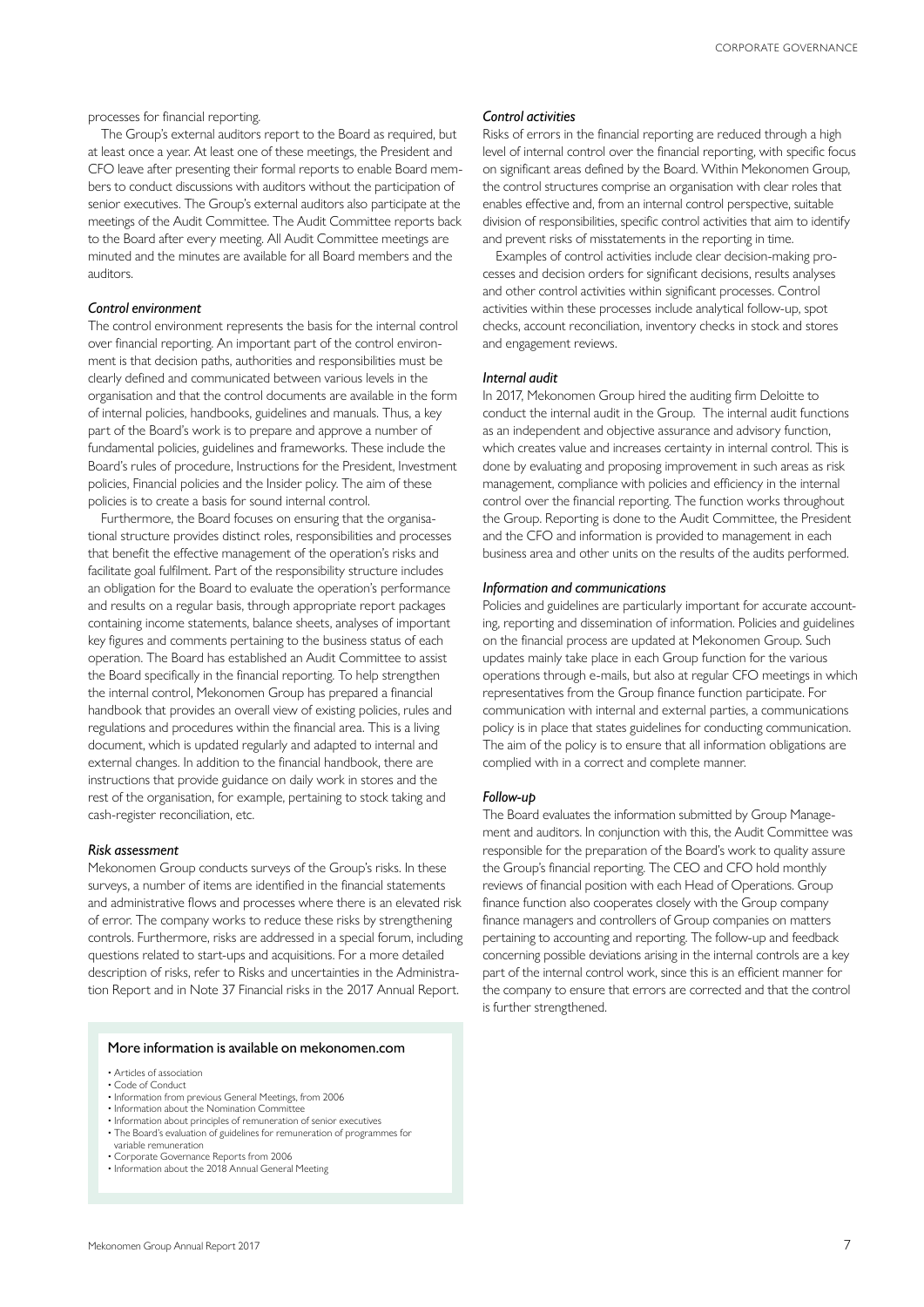## **MEKONOMEN ANNUAL REPORT 2017 – MEMBERS OF THE BOARD**

| John S. Quinn                                                                                                                                                                                                                                                                                                             | Christer Åberg                                                                                                                                                   | Kenny Bräck                                                                                                                                        | Joseph M. Holsten                                                                                                                                                                                                                                            | Magnus Håkansson                                                                                                                                                                                           | <b>Malin Persson</b>                                                                                                                                                                                  | Helena Skåntorp                                                                                                                                                                        |
|---------------------------------------------------------------------------------------------------------------------------------------------------------------------------------------------------------------------------------------------------------------------------------------------------------------------------|------------------------------------------------------------------------------------------------------------------------------------------------------------------|----------------------------------------------------------------------------------------------------------------------------------------------------|--------------------------------------------------------------------------------------------------------------------------------------------------------------------------------------------------------------------------------------------------------------|------------------------------------------------------------------------------------------------------------------------------------------------------------------------------------------------------------|-------------------------------------------------------------------------------------------------------------------------------------------------------------------------------------------------------|----------------------------------------------------------------------------------------------------------------------------------------------------------------------------------------|
| <b>Board position</b>                                                                                                                                                                                                                                                                                                     |                                                                                                                                                                  |                                                                                                                                                    |                                                                                                                                                                                                                                                              |                                                                                                                                                                                                            |                                                                                                                                                                                                       |                                                                                                                                                                                        |
| Chairman of the Board.<br>Member of Me-<br>konomen's Audit<br>Committee.<br>Member of<br>Mekonomen's Remu-<br>neration Committee.                                                                                                                                                                                         | <b>Executive Vice</b><br>Chairman. Member<br>of Mekonomen's<br>Audit Committee.<br>Member of<br>Mekonomen's Remu-<br>neration Committee.                         | Board member.                                                                                                                                      | Board member<br>Member of<br>Mekonomen's Remu-<br>neration Committee.                                                                                                                                                                                        | Board member.<br>Member of Me-<br>konomen's Audit<br>Committee.                                                                                                                                            | Board member.<br>Chairman of<br>Mekonomen's Remu-<br>neration Committee.                                                                                                                              | Board member.<br>Chairman of<br>Mekonomen's Audit<br>Committee.                                                                                                                        |
| Education                                                                                                                                                                                                                                                                                                                 |                                                                                                                                                                  |                                                                                                                                                    |                                                                                                                                                                                                                                                              |                                                                                                                                                                                                            |                                                                                                                                                                                                       |                                                                                                                                                                                        |
| M.B.A, Bachelor of<br><b>Business Administration</b><br>and certified public<br>accountant.<br><b>Elected</b> in                                                                                                                                                                                                          | <b>IHM Business School</b><br>Stockholm and training<br>courses at Unilever.                                                                                     | Upper secondary<br>school education.                                                                                                               | M.B.A, Bachelor of<br>Arts and certified<br>public accountant.                                                                                                                                                                                               | Graduate in Business<br>Administration,<br>Stockholm School of<br>Economics, and holds<br>a Master of Science<br>in Management, MIT<br>Sloan School.                                                       | MSc in Engineering,<br><b>Chalmers University</b><br>of Technology.                                                                                                                                   | Graduate in Business<br>Administration,<br>Stockholm University.                                                                                                                       |
| 2017                                                                                                                                                                                                                                                                                                                      | 2014                                                                                                                                                             | 2007                                                                                                                                               | 2017                                                                                                                                                                                                                                                         | 2017                                                                                                                                                                                                       | 2015                                                                                                                                                                                                  | 2004                                                                                                                                                                                   |
| Born                                                                                                                                                                                                                                                                                                                      |                                                                                                                                                                  |                                                                                                                                                    |                                                                                                                                                                                                                                                              |                                                                                                                                                                                                            |                                                                                                                                                                                                       |                                                                                                                                                                                        |
| 1958                                                                                                                                                                                                                                                                                                                      | 1966                                                                                                                                                             | 1966                                                                                                                                               | 1952                                                                                                                                                                                                                                                         | 1963                                                                                                                                                                                                       | 1968                                                                                                                                                                                                  | 1960                                                                                                                                                                                   |
| Position and Board assignments                                                                                                                                                                                                                                                                                            |                                                                                                                                                                  |                                                                                                                                                    |                                                                                                                                                                                                                                                              |                                                                                                                                                                                                            |                                                                                                                                                                                                       |                                                                                                                                                                                        |
|                                                                                                                                                                                                                                                                                                                           |                                                                                                                                                                  |                                                                                                                                                    |                                                                                                                                                                                                                                                              |                                                                                                                                                                                                            | Member of the                                                                                                                                                                                         |                                                                                                                                                                                        |
| CEO and Managing Di-<br>rector of LKQ Europe.<br>Work experience                                                                                                                                                                                                                                                          | CEO, Food Folk AS/<br>McDonalds Nordic<br>Member of the Board<br>of Axfood AB (publ),<br>Chairman of the<br>Board of Apoex AB.                                   | Self-employed.<br>Minority owner and<br>Board member of<br>Motorsport Auctions<br>Ltd. Test and Devel-<br>opment Driver for<br>McLaren Automotive. | Chairman of the<br>Board of LKO<br>Corporation. Member<br>of the Board of<br>Covanta Holding<br>Corporation.                                                                                                                                                 | CEO of RNB Retail<br>and Brands AB (publ),<br>Chairman of the Boards<br>of Tenant & Partner<br>Group AB and GS1<br>Sweden AB, Chairman<br>of the Board of RNB<br>Retail and Brands AB<br>(publ) 2010-2011. | Boards of Getinge<br>AB (publ), HEXPOL<br>AB (publ), Peab AB<br>and Konecranes Plc.                                                                                                                   | Self-employed.<br>Board member<br>of ByggPartner i<br>Dalarna Holding AB<br>(publ). Chairman of the<br>Board and President<br>of Skåntorp & Co<br>AB. Board member<br>of Storyfire AB. |
| <b>Executive Vice President</b>                                                                                                                                                                                                                                                                                           | CEO, Hilding Anders                                                                                                                                              | Former professional                                                                                                                                | President and CEO                                                                                                                                                                                                                                            | CEO of Expert Sverige                                                                                                                                                                                      | President of Volvo                                                                                                                                                                                    | President of Lernia AB.                                                                                                                                                                |
| and CFO of LKQ<br>Corporation for six<br>years. Senior Vice<br>President, CFO and<br>Treasurer of Casella<br>Waste Systems, Inc.,<br>Senior Vice President<br>of Finance at Allied<br>Waste Industries, Inc.<br>and held several financial<br>and operating roles at<br>Waste Management, Inc.<br>Total remuneration, SEK | Group. President of<br>Orkla Confectionary<br>& Snacks, President<br>of Arla Foods AB,<br>President of Atria<br>Scandinavia AB, senior<br>positions at Unilever. | racing driver.                                                                                                                                     | of LKQ Corporation<br>for 13 years. Active<br>for 17 years in the<br>U.S. and international<br>operations of Waste<br>Management, Inc., most<br>recently as Executive<br>Vice President and<br>COO. Prior to that<br>auditor at a public<br>accounting firm. | AB, CFO of KF Group<br>and Consultant at<br>McKinsey & Co.                                                                                                                                                 | Technology AB and the<br>Chalmers University<br>of Technology<br>Foundation. Many<br>years of experience<br>from large Swedish<br>industrial companies,<br>including SKF, ASG<br>and the Volvo Group. | President and CEO<br>of SBC Sveriges<br>BostadsrättsCentrum<br>AB. President and<br>CEO of Jarowskij, CFO<br>of Arla, Authorised<br>Public Accountant<br>at Öhrlings/PwC.              |
|                                                                                                                                                                                                                                                                                                                           |                                                                                                                                                                  |                                                                                                                                                    |                                                                                                                                                                                                                                                              |                                                                                                                                                                                                            |                                                                                                                                                                                                       |                                                                                                                                                                                        |
| 610,000                                                                                                                                                                                                                                                                                                                   | 370,000                                                                                                                                                          | 270,000                                                                                                                                            | 295,000                                                                                                                                                                                                                                                      | 305,000                                                                                                                                                                                                    | 305,000                                                                                                                                                                                               | 330,000                                                                                                                                                                                |
| Attendance at Board meetings                                                                                                                                                                                                                                                                                              |                                                                                                                                                                  |                                                                                                                                                    |                                                                                                                                                                                                                                                              |                                                                                                                                                                                                            |                                                                                                                                                                                                       |                                                                                                                                                                                        |
| 14/14                                                                                                                                                                                                                                                                                                                     | 14/14                                                                                                                                                            | 12/14                                                                                                                                              | 14/14                                                                                                                                                                                                                                                        | 9/9                                                                                                                                                                                                        | 14/14                                                                                                                                                                                                 | 14/14                                                                                                                                                                                  |
| Attendance at Audit Committee meetings                                                                                                                                                                                                                                                                                    |                                                                                                                                                                  |                                                                                                                                                    |                                                                                                                                                                                                                                                              |                                                                                                                                                                                                            |                                                                                                                                                                                                       |                                                                                                                                                                                        |
| 4/4                                                                                                                                                                                                                                                                                                                       | 5/5                                                                                                                                                              |                                                                                                                                                    |                                                                                                                                                                                                                                                              | 77                                                                                                                                                                                                         |                                                                                                                                                                                                       | 5/5                                                                                                                                                                                    |
| Attendance at Remuneration Committee meetings                                                                                                                                                                                                                                                                             |                                                                                                                                                                  |                                                                                                                                                    |                                                                                                                                                                                                                                                              |                                                                                                                                                                                                            |                                                                                                                                                                                                       |                                                                                                                                                                                        |
| 4/4                                                                                                                                                                                                                                                                                                                       | 4/4                                                                                                                                                              |                                                                                                                                                    | 6/6                                                                                                                                                                                                                                                          | $\equiv$                                                                                                                                                                                                   | 6/6                                                                                                                                                                                                   |                                                                                                                                                                                        |
|                                                                                                                                                                                                                                                                                                                           | Own shareholdings and shareholdings of related parties                                                                                                           |                                                                                                                                                    |                                                                                                                                                                                                                                                              |                                                                                                                                                                                                            |                                                                                                                                                                                                       |                                                                                                                                                                                        |
| None.                                                                                                                                                                                                                                                                                                                     | 2,500                                                                                                                                                            | 1,000                                                                                                                                              | None.                                                                                                                                                                                                                                                        | None.                                                                                                                                                                                                      | 1,000                                                                                                                                                                                                 | 2,000                                                                                                                                                                                  |
|                                                                                                                                                                                                                                                                                                                           | Independent of the company/company management                                                                                                                    |                                                                                                                                                    |                                                                                                                                                                                                                                                              |                                                                                                                                                                                                            |                                                                                                                                                                                                       |                                                                                                                                                                                        |
| Yes.<br>Yes.<br>Yes.<br>Yes.<br>Yes.<br>Yes.<br>Yes.                                                                                                                                                                                                                                                                      |                                                                                                                                                                  |                                                                                                                                                    |                                                                                                                                                                                                                                                              |                                                                                                                                                                                                            |                                                                                                                                                                                                       |                                                                                                                                                                                        |
| Independent of major shareholders                                                                                                                                                                                                                                                                                         |                                                                                                                                                                  |                                                                                                                                                    |                                                                                                                                                                                                                                                              |                                                                                                                                                                                                            |                                                                                                                                                                                                       |                                                                                                                                                                                        |
| No, dependent in<br>relation to major<br>shareholders of<br>the company.                                                                                                                                                                                                                                                  | Yes.                                                                                                                                                             | Yes.                                                                                                                                               | No, dependent in<br>relation to major<br>shareholders of<br>the company.                                                                                                                                                                                     | Yes.                                                                                                                                                                                                       | Yes.                                                                                                                                                                                                  | Yes.                                                                                                                                                                                   |

**Changes in the Board**<br>At the Extraordinary General Meeting on 10 January 2017, Jospeh M. Holsten and John S. Quinn were elected<br>as new Board members. At the 2017 Annual General Meeting, Magnus Håkansson was elected as a n member.

Kenneth Bengtsson withdrew from the Board in connection with the 2017 AGM. Kenneth Bengtsson partic-<br>lipated in five out of five Board meetings before the 2017 AGM. He was also a member of the Remuneration<br>Committee until

Remuneration and compensation set by the AGM are expensed every calendar year. Remuneration for Board and committee work during 2017 to Kenneth Bengtsson was therefore reported under 2016.

**Changes in Group Management**<br> **Changes in Group Management** consisted of the President and CEO, the CFO, the President of<br>
At 31 December 2017, Group Management consisted of the President and CEO, the CFO, the President o

On 14 June 2017, Per Hedblom left the post of CFO at his own request for a new assignment. Marcus Larsson<br>left the post of Executive Vice President at his own request in the third quarter of 2017. Örjan Grandin left the<br>po